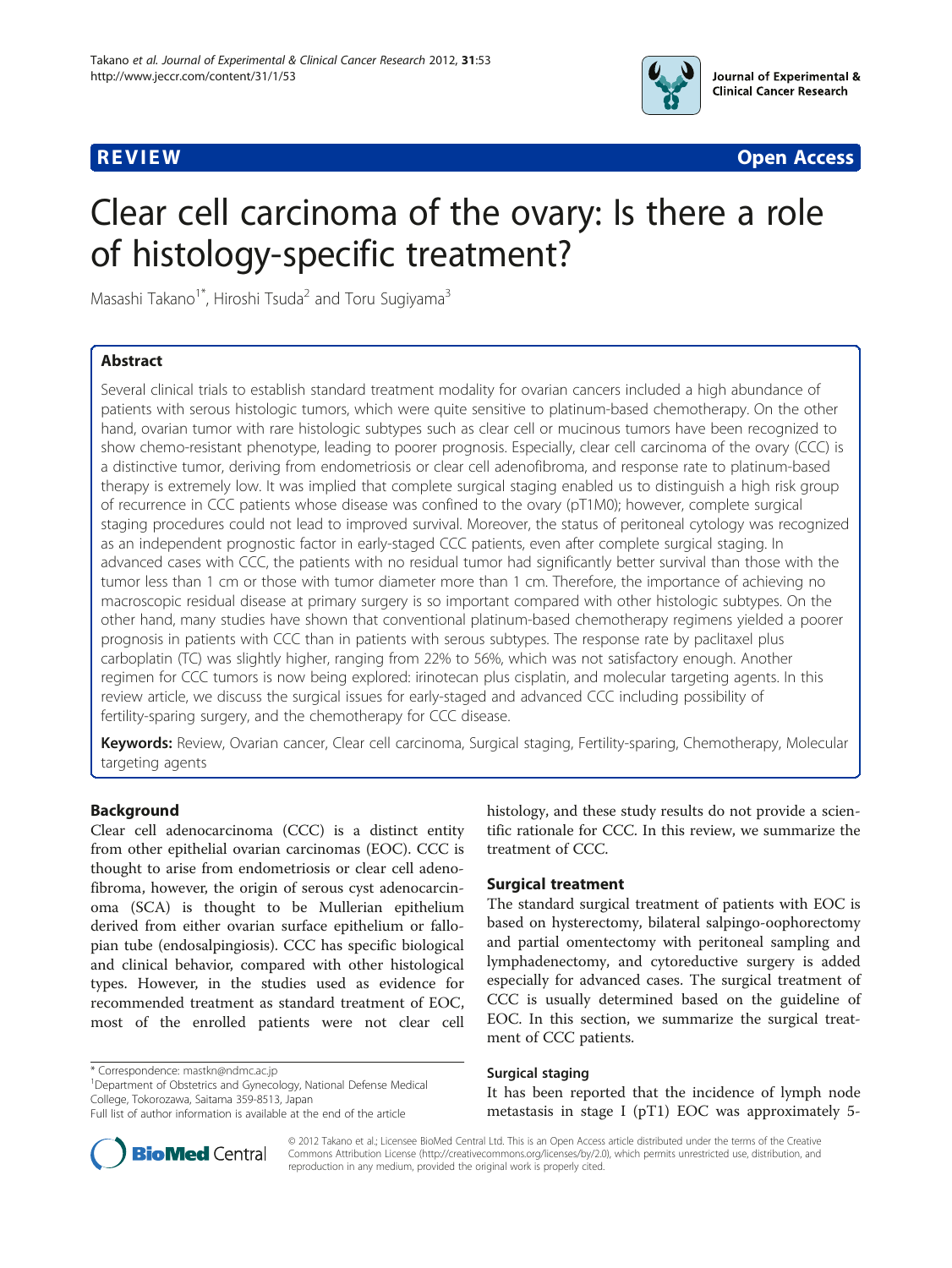Table 1 Rates of lymph node metastasis in early-staged clear cell carcinoma and serous adenocarcinoma

| author                    | year | number of<br>patients    | pT stage        | metastatic rate |
|---------------------------|------|--------------------------|-----------------|-----------------|
| clear cell carcinoma      |      |                          |                 |                 |
| Di Re[2]                  | 1989 | 11                       | pT1             | 9% (1/11)       |
| Petru <sup>[3]</sup>      | 1994 | $\overline{\phantom{a}}$ | pT1             | $0\%$ $(0/2)$   |
| Onda <sup>[4]</sup>       | 1996 | 16                       | pT1/2           | 31% (5/16)      |
| Baiocchi[5]               | 1998 | 21                       | pT1             | 5% (1/21)       |
| Suzuki[6]                 | 2000 | 9                        | pT1             | 11% (1/9)       |
| Sakuragi[7]               | 2000 | 23                       | pT1/2           | 17% (4/23)      |
| Negishi[8]                | 2004 | 46                       | pT1             | 12% (5/42)      |
|                           |      |                          | pT <sub>2</sub> | 75% (3/4)       |
| Takano <sup>[9]</sup>     | 2006 | 173                      | pT1a            | 9% (3/36)       |
|                           |      |                          | pT1c            | 7% (7/99)       |
|                           |      |                          | pT <sub>2</sub> | 13%(5/38)       |
| Harter[10]                | 2007 | 7                        | pT1             | 0% (0/7)        |
| Desteli[11]               | 2010 | 4                        | pT1             | $0\%$ $(0/4)$   |
| Nomura[12]                | 2010 | 36                       | pT1/2           | 6% (2/36)       |
| <b>Subtotal</b>           |      | 348                      |                 | 11%(37/348)     |
| Serous cystadenocarcinoma |      |                          |                 |                 |
| $Di$ Re $[2]$             | 1989 | 40                       | pT1             | 28% (11/40)     |
| Petru[3]                  | 1994 | 21                       | pT1             | 38% (8/21)      |
| Onda <sup>[4]</sup>       | 1996 | 21                       | pT1/2           | 33% (7/21)      |
| Baiocchi[5]               | 1998 | 106                      | pT1             | 26% (27/106)    |
| Suzuki[6]                 | 2000 | 13                       | pT1             | 31% (4/13)      |
| Sakuragi[7]               | 2000 | 25                       | pT1/2           | 8% (2/25)       |
| Morice[13]                | 2003 | 26                       | pT1             | 31% (8/26)      |
| Negishi <sup>[8]</sup>    | 2004 | 35                       | pT1             | 4% (1/24)       |
|                           |      |                          | pT <sub>2</sub> | 36% (4/11)      |
| Harter[10]                | 2007 | 13                       | pT1             | 15% (2/13)      |
| Desteli[11]               | 2010 | 7                        | pT1             | 14% (1/7)       |
| Nomura[12]                | 2010 | 12                       | pT1/2           | 50% (6/12)      |
| <b>Subtotal</b>           |      | 319                      |                 | 25%(81/319)     |

20% [[1-6](#page-5-0)]. Reported rates of lymph node metastasis in CCC and serous cystadenocarcinoma (SAC) were summarized in Table 1 [[2-14](#page-5-0)]. From the results investigating a large number of CCC cases, retroperitoneal lymph node metastasis was observed in 9% in pTIa tumors, 7% in pTIc tumors, and 13% in pT2 tumors in CCC, which suggested that incidence of lymph node metastasis in CCC was lower than that of SAC [[9\]](#page-5-0). Based on the subtotal of reported cases with pT1 and pT2 tumors, approximately one half incidence of lymph node metastasis in CCC in comparison with SAC was confirmed: 11% in CCC, and 25% in SAC.

Lymphadenectomy is so important to detect metastatic lymph nodes, as the patients with positive lymph nodes had poorer prognosis. However, the role of lymphadenectomy remains unclear based on the therapeutic

aspect. Several authors reported that lymph node metastasis is independent prognostic factor for CCC [\[7,8,15](#page-5-0)]. Magazzino et al. analyzed 240 CCC retrospectively and reported as followed [[15\]](#page-5-0): (1) Of 240 cases, 47.9% had lymphadenectomy and most of cases received platinum based chemotherapy after primary surgery. (2) The cases who received lymphadenectomy had longer progressionfree survival (PFS) than the cases who had no lymphadenectomy in stage I/II, III/IV and all stage  $(p = 0.0258,$  $p = 0.00337$ ,  $p = 0.0001$ ). (3) In advanced cases, lymphadenectomy prolonged the overall survival (OS). (4) In CCC, lymphadenectomy and clinical stage are independent prognostic factors by multivariate analysis. However, we reported that pN status showed only a marginal significance upon PFS and no significance upon OS based on the analysis of 199 CCC [[16\]](#page-5-0). Other reports failed to show the usefulness of lymphadenectomy as prognostic factor [\[17,18\]](#page-5-0). Further examination will be required to

In our studies, multivariate analysis revealed that peritoneal cytology status was independent prognostic factor for PFS ( $p = 0.04$ ), but not for OS, and in addition, completion of surgical staging procedures was not a prognostic factor [[16](#page-5-0)]. Higashi et al. analyzed 224 CCC patients with stage I and reported as followed [\[19\]](#page-5-0): (1) there was no significant difference in both OS and PFS of CCC between stage IA and IC (intraoperative capsule rupture), and the 5-year OS rate of stage IC(intraoperative capsule rupture) CCC patients was comparable to those with the non-CCC. (2) Stage IC CCC patients except for IC (intraoperative capsule rupture), such as positive ascites/washing and capsule surface involvement, had a poorer OS and PFS than those with IC (intraoperative capsule rupture). The results suggested stage I CCC cases other than intraoperative capsule rupture were at a considerable risk for recurrence and mortality.

confirm the role of lymphadenectomy for CCC.

Finally, the role of complete surgical staging still remains unclear for CCC. Several reports demonstrated that adjuvant chemotherapy had little impact on the survival of stage I CCC patients [[16,20\]](#page-5-0). From these findings, complete surgical staging procedures are required at least to detect high-risk patients of recurrence; however, the extent of the surgery could not improve overall survival of CCC.

### Cytoreductive surgery

Optimally cytoreduced patients of EOC were reported to show a significant survival benefit over those patients who are suboptimally debulked, and there is a significant survival advantage in patients who are able to be debulked to less than 1 cm of residual disease. Hoskins et al. reported that patients with clear cell and mucinous histology had poor outcome even when they had small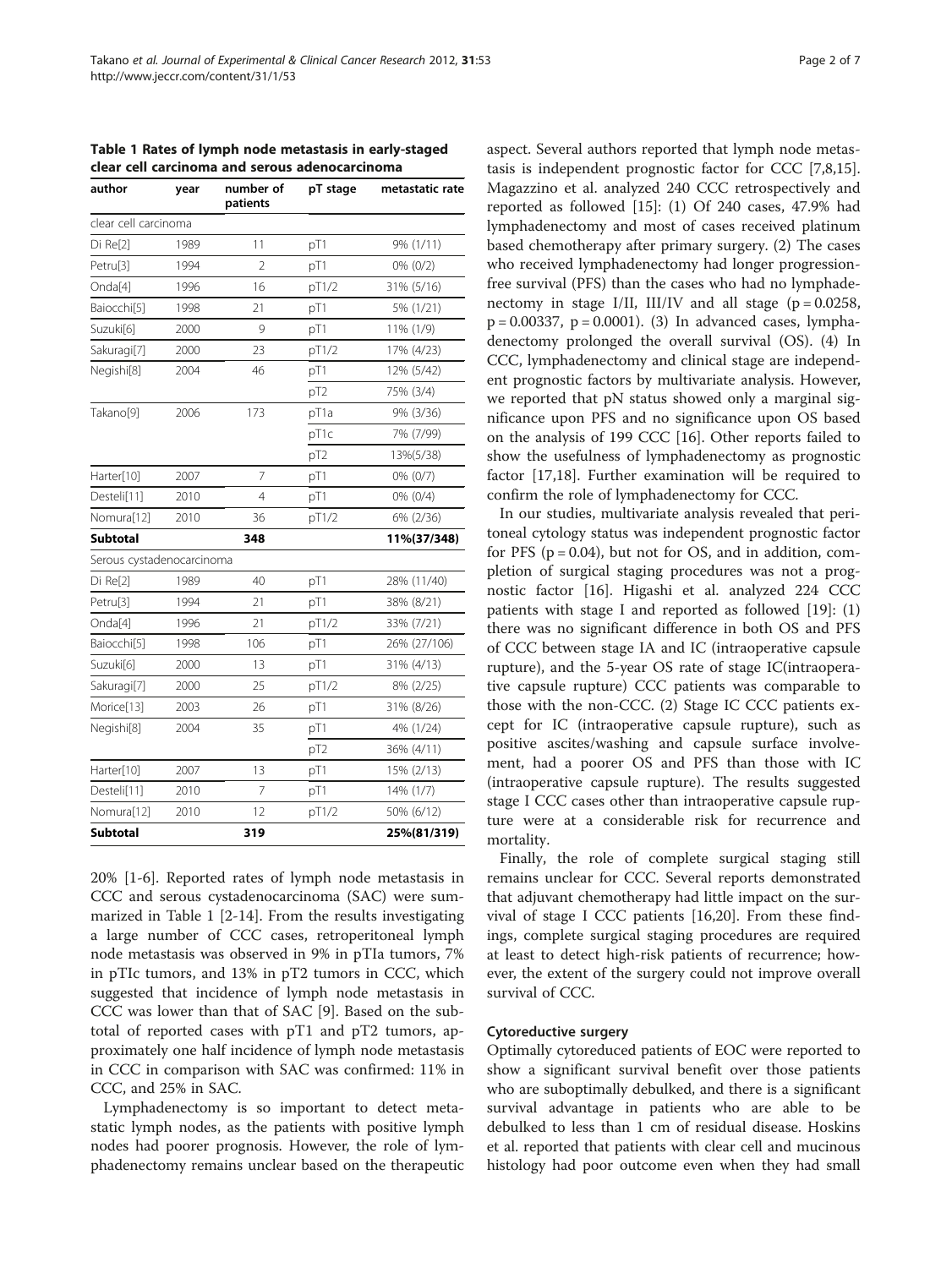residual tumor after primary surgery [\[21](#page-5-0)]. We previously reported that there is no significant prognostic difference between the patients with the tumor diameter less than 1 cm and those with the tumor diameter more than 1 cm, and complete surgery is only the independent prognostic factor [[9\]](#page-5-0). Kennedy et al. reported that among patients with advanced stage cancers (FIGO stages III and IV), CCC patients were more often optimally debulked than non-CCC patients (60% vs. 37%,  $p = 0.033$ ) [[22](#page-5-0)]. From these findings, the goal of primary surgical treatment for CCC may be complete resection.

#### Fertility-sparing surgery

Fertility-sparing surgery (FSS) for reproductive-age patients with EOC has been adopted for stage IA and non-clear cell histology grade 1 (G1)/grade2 (G2) according to the 2007 guidelines of the American College of Obstetrics and Gynecology (ACOG) and unilateral stage I tumor without dense adhesions showing favorable histology (ie, non-clear cell histology G1/G2) according to the 2008 guidelines of the European Society for Medical Oncology (ESMO). In Japan, stage IA tumor or unilateral stage IC tumor on the basis of intraoperative capsule rupture and favorable histology are candidate for FSS according to the 2010 guidelines of the Japan Society of Gynecologic Oncology (JSGO). These 3 guidelines commonly eliminate CCC for the candidate of FSS. In contrast, in the 2010 guidelines of the National Comprehensive Cancer Network (NCCN), a stage I patient with CCC is an acceptable candidate for FSS. For the patients to receive FSS, randomized study cannot be performed because of ethical aspect. In this review, we summarize the FSS for CCC based on the retrospective studies.

Schilder et al. demonstrated that no recurrence was observed among 5 patients with stage IC CCC who received FFS; however, the detail of stage or postoperative chemotherapy was not recorded [\[23](#page-5-0)]. Kajiyama et al. reported the clinical outcome of 10 patients with stage I CCC treated with FSS (IA:4, IC(intraoperative capsule rupture): 5, IC(positive for malignant ascites):1) and demonstrated as follow [[24](#page-5-0)]: (1) Among 10 patients, 9 patients received chemotherapy after surgery, (2) one patient with IC(positive for malignant ascites) who received postoperative chemotherapy recurred. Sato et al. reported 30 patients with stage I CCC who received FFS and reported as follow [\[25](#page-5-0)]: (1) Among 15 IA cases, 9 cases received chemotherapy after surgery and no one recurred, (2)Among 15 IC patients, 11 patients received chemotherapy after surgery, and 2 patients (IC(intraoperative capsule rupture):2) recurred among 11 patients who received chemotherapy and 3 patients (IC(intraoperative capsule rupture):2, IC(positive for malignant ascites or surface capsule involvement):1) recurred among 4 patients who did not received chemotherapy. (3) Recurrent sites are residual ovary  $(n = 3)$ , lymph node  $(n = 2)$ , peritoneum  $(n = 2)$  and liver  $(n = 1)$ . (4) The 5-year survival rate is 93.3%. These data are shown in Table 2.

We summarized Kajiyama's and Sato's reports in detail: (1) Among 19 patients, 12 patients received postoperative chemotherapy and no one recurred. (2) Among 21 IC patients, 17 patients received postoperative chemotherapy, and recurrent rate of IC(intraoperative capsule rupture) and IC(positive for malignant ascites or surface capsule involvement) are  $25\%(4/16)$  and  $40\%(2/5)$ . (3) Among 17 IC patients who received postoperative chemotherapy, 3 (18%) patients recurred and among 4 IC patients who did not received chemotherapy, 3 (75%) patients recurred.

Recently, Kajiyama et al. also analyzed the OS of 16 patients with stage I CCC who underwent FSS and compared survival with 204 patients receiving radical surgery, or 64 patients with non-CCC undergoing FSS and demonstrated that patients with CCC who underwent FSS did not show a poorer survival than non-CCC patients who underwent FSS, or those at the corresponding stage with no CCC [[26\]](#page-5-0).

From these findings, CCC IA patient may be candidate for FFS and postoperative chemotherapy may be useful for CCC IC patient who received FFS.

# Chemotherapeutic treatment

Clear cell carcinoma (CCC) is a quite unique ovarian tumor showing resistance to platinum-based chemotherapy. The effect of the gold standard therapy for ovarian carcinomas, combination with paclitaxel and carboplatin (TC), is not satisfactory for CCC. Irinotecan hydrochloride, a topoisomerase I inhibitor, is a candidate for the treatment for CCC. Irinotecan combined with cisplatin (CPT-P) has been recognized to have an activity no less than TC for CCC. A world-wide prospective clinical study to compare CPT-P and TC as the first-line chemotherapy for CCC, GCIG/JCOG (Gynecologic Cancer Intergroup/Japanese Gynecologic Oncology Group)

Table 2 Relapse rates of clear cell carcinoma patients who received FSS

| stage    | author        | year | number of patients | relapse     |
|----------|---------------|------|--------------------|-------------|
| Stage IA | Kajiyama [23] | 2008 | 4                  | $0\%$ (0/4) |
|          | Satoh [24]    | 2010 | 15                 | 0% (0/15)   |
|          | total         |      | 19                 | 0% (0/19)   |
| Stage IC | Schilder [22] | 2001 | 5                  | $0\%$ (0/5) |
|          | Kajiyama [23] | 2008 | 6                  | 17% (1/6)   |
|          | Satoh [24]    | 2010 | 15                 | 33% (5/15)  |
|          | total         |      | 26                 | 23% (6/26)  |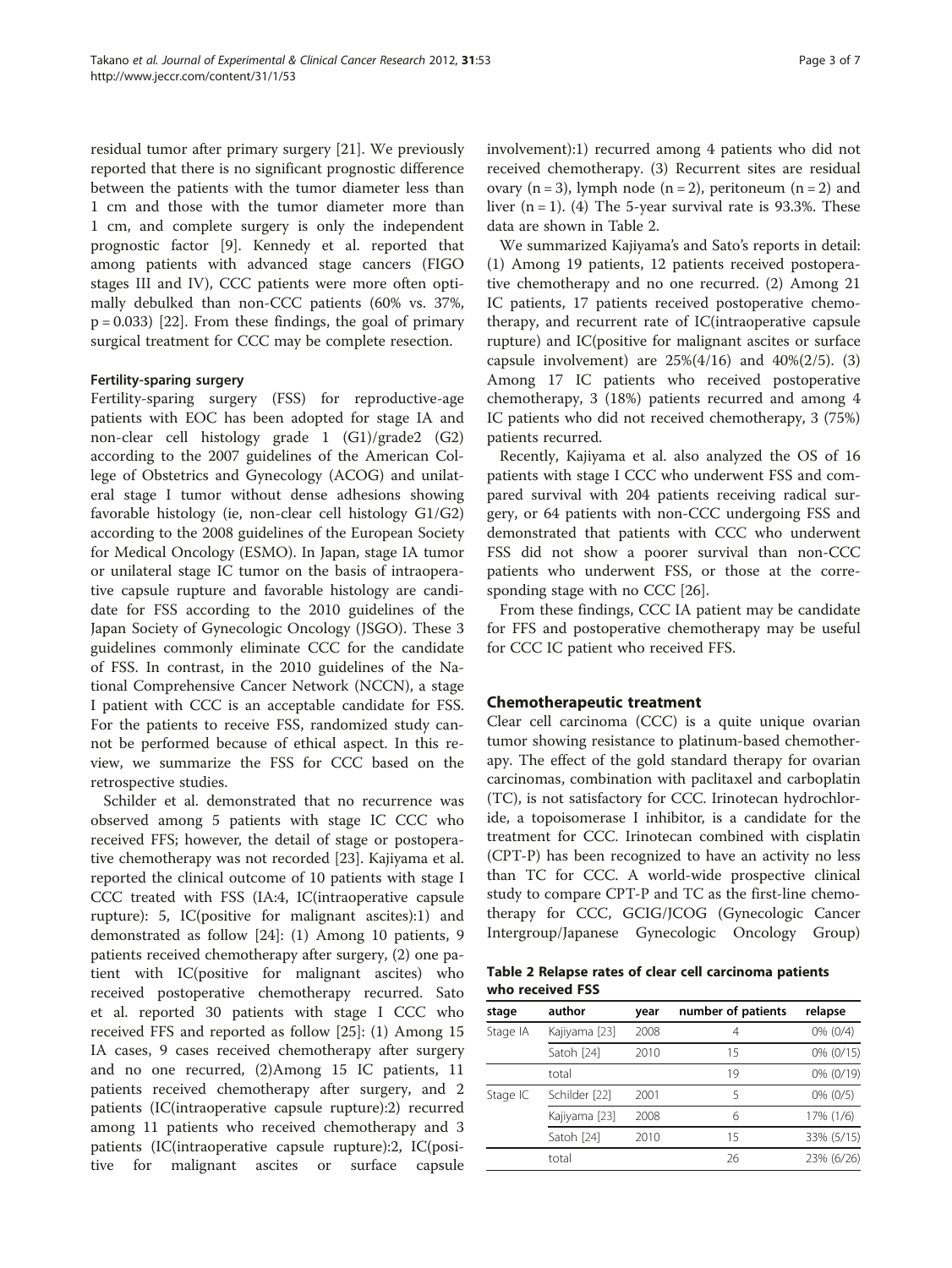3017, is now ongoing. Additionally, molecular-targeting agents are evaluated for advanced or recurrent CCC. We would discuss the chemotherapeutic regimens as primary or second-line therapy for CCC in this review.

### Primary chemotherapy using cytotoxic agents

It has been implied that CCC of the ovary showed resistance to conventional platinum-based chemotherapy [\[27-](#page-5-0) [29\]](#page-5-0). Recent studies have confirmed the evidence in the analysis of patients with measurable CCC. Objective response was observed in 11-27% with conventional platinum-based regimen, whereas patients with serous adenocarcinoma (SAC) subtype showed a significantly higher response rate of 73-81% [\[30-32](#page-5-0)]. A report showed survival benefit of conventional chemotherapy with paclitaxel and platinum after complete surgery in CCC patients [[33\]](#page-5-0). However, the result from large series of CCC patients treated with paclitaxel and platinum showed no survival benefit compared with conventional platinum-based chemotherapy in both early and advanced cases [\[9](#page-5-0)]. The results suggested that TC therapy, which is commonly used for ovarian carcinoma, is not effective enough for CCC patients. Reported response rates of primary therapy for CCC are summarized in Table 3 [\[9,29-33](#page-5-0)].

Irinotecan hydrochloride, a semisynthetic derivative of camptothecin, has additive and synergic effects in combination with cisplatin *in vitro* [\[34,35\]](#page-5-0). The combination therapy with irinotecan hydrochloride and cisplatin (CPT-P) was reported to be effective for patients with various solid tumors. Especially, a large clinical trial revealed that CPT-P had significant activity for extensive small-cell lung cancer [\[36](#page-5-0)]. Additionally, CPT-P had been reported to be effective in first-line and second-line chemotherapy for the treatment of CCC of ovary [[37,38\]](#page-5-0). A large retrospective analysis indicated that CPT-P had a potential therapeutic effect at least no less than TC therapy [\[39](#page-5-0)]. A phase II study (JGOG3014) to

Table 3 Response rates of primary chemotherapy for clear cell carcinoma

| regimen                        | author          | year | response/ Number<br>of patients,<br>response rate |
|--------------------------------|-----------------|------|---------------------------------------------------|
| Conventional<br>Platinum-based | Goff [28]       | 1996 | 1/6, 17%                                          |
|                                | Sugiyama [29]   | 2000 | 3/27, 11%                                         |
|                                | Ho [30]         | 2004 | 4/15, 27%                                         |
|                                | Takano [9]      | 2006 | 5/30, 17%                                         |
| Taxane-Platinum                | Enomoto [31]    | 2003 | 2/9, 22%                                          |
|                                | Ho [30]         | 2004 | 9/16, 56%                                         |
|                                | Utsunomiya [32] | 2006 | 8/15, 53%                                         |
|                                | Takano [9]      | 2006 | 9/28, 32%                                         |
| Irinotecan-cisplatin           | Takano [9]      | 2006 | 3/10, 30%                                         |

compare CPT-P and TC for first-line treatment for CCC was conducted. The study revealed that completion rate of six cycles and five-year progression-free survival was similar in both arms [[40](#page-5-0)]. Interesting to note, in the patients with residual tumor less than 2 cm, overall survival was marginally improved in CPT-P group in comparison with TC group ( $p = 0.056$ ). Subsequently, a phase III randomized study to compare CPT-P and TC as adjuvant chemotherapy for CCC is on-going (GCIG/ JGOG3017) [[41](#page-6-0)]. The winner regimen will be the first regimen for histologically individualized therapy for ovarian cancers.

Another issue concerning chemotherapy for CCC is adjuvant therapy for patients with stage I disease. CCC is regarded as grade 3 tumor, and clinical guidelines recommend adjuvant chemotherapy for all patients with CCC, even at stage Ia. A large retrospective analysis of stage I CCC revealed that there were no statistical differences of progression-free survival (PFS) and overall survival (OS) between patients with chemotherapy and without chemotherapy [[16](#page-5-0)]. Also, multivariate analysis showed that peritoneal cytology status ( $p = 0.02$ ) and  $pT$ status ( $p = 0.04$ ) were independent prognostic factors for PFS, however, adjuvant chemotherapy was not a prognostic factor ( $p = 0.80$ ). The results suggested adjuvant chemotherapy had little impact upon survival of stage I CCC patients. Further strategy, such as a molecular targeting agent, is needed to improve survival of CCC, especially cases with positive peritoneal washing.

# Second-line chemotherapy for CCC

In a large series of platinum-sensitive relapsed ovarian tumors including all histological subtypes, overall response was 54% of the patients treated with the conventional platinum-based chemotherapy, and 66% of the cases treated with paclitaxel plus platinum chemotherapy [[42](#page-6-0)]. In the platinum-resistant tumors, however, response rate using anti-cancer agents usually range from 25 to 30% [\[43](#page-6-0)]. In the second-line or salvage settings, the response rate for recurrent or refractory CCC was extremely lower than that for other histological tumors: even in the patients with platinum-sensitive CCC disease, the response rate reported was lower than 10% [[44,45\]](#page-6-0). So, we have summarized reported cases that achieved objective response (Table [4](#page-4-0)) [\[30,33](#page-5-0)[,44](#page-6-0)-[48](#page-6-0)].

Recently, single agent gemcitabine could be a candidate for salvage therapy for CCC, as the authors suggested [\[44,48\]](#page-6-0). Other regimens that showed objective response included irinotecan/platinum, etoposide/platinum, and paclitaxel/carboplatin; however, the efficacy was limited with progression-free interval approximately 6 months. Despite importance of response, it would be more important to monitor if adverse effects of chemotherapy worsen quality of life of the patients. Among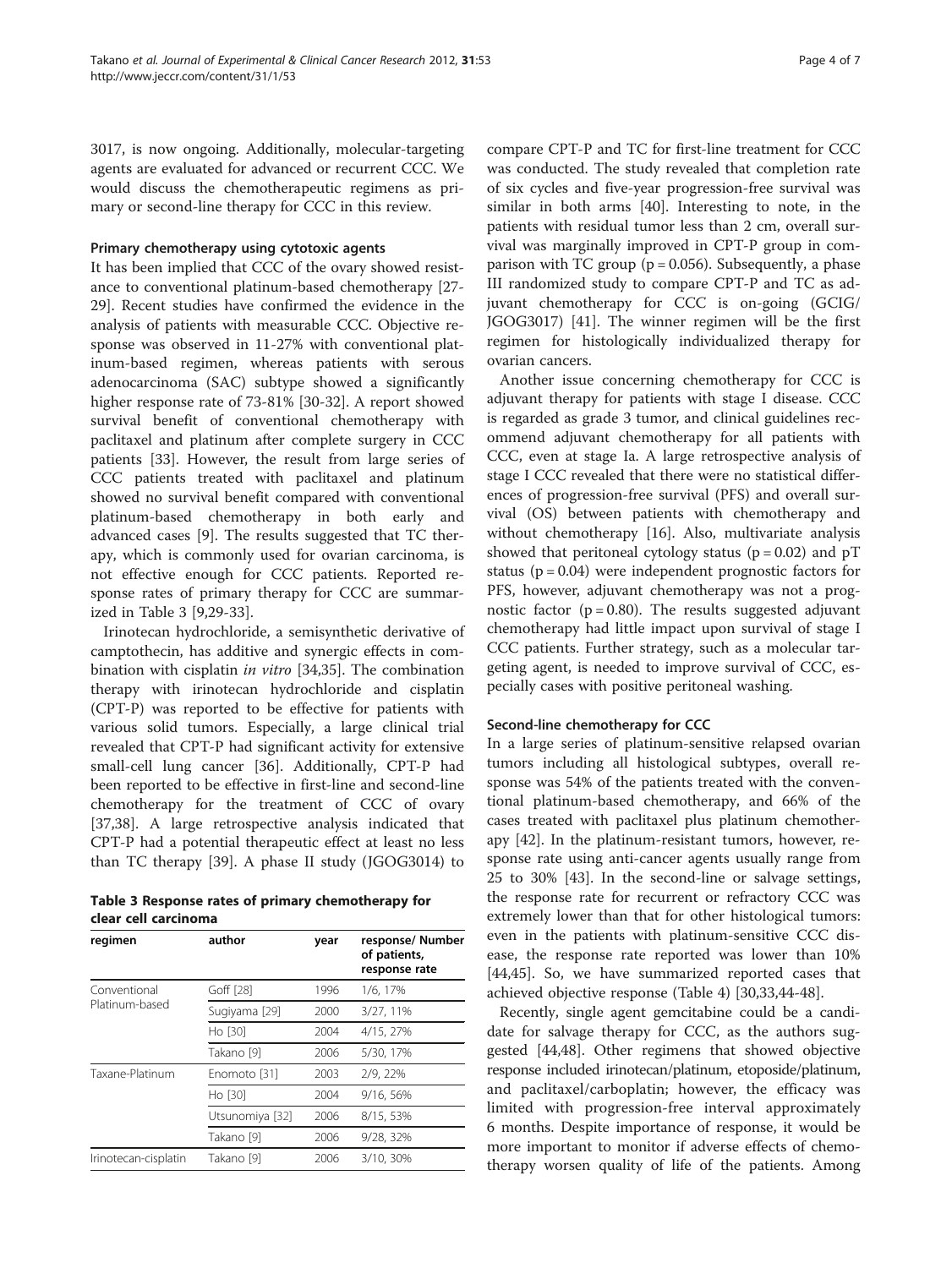<span id="page-4-0"></span>Table 4 Response rates of salvage chemotherapy for recurrent or refractory clear cell carcinoma

| regimen                         | author          | year | response/ number<br>of patients,<br>response rate |
|---------------------------------|-----------------|------|---------------------------------------------------|
| Megestrol acetate               | Walailak [45]   | 2001 | 2/10, 20%                                         |
| Cyclopshosphamide+<br>cisplatin | Takano [46]     | 2008 | 1/9, 11%                                          |
| Irinotecan+Platinum             | Sugiyama [29]   | 1998 | 1/3, 33%                                          |
|                                 | Takano [46]     | 2008 | 2/15, 13%                                         |
| Etoposide+Platinum              | Takano [46]     | 2008 | 2/13, 15%                                         |
| Paclitaxel+Carboplatin          | Utsunomiya [32] | 2006 | 3/13, 23%                                         |
|                                 | Crotzer [43]    | 2007 | 2/7, 29%                                          |
| Gemcitbine                      | Crotzer [43]    | 2007 | 1/9, 11%                                          |
|                                 | Yoshino [47]    | 2012 | 1/5, 20%                                          |
| Docetaxel+Irinotecan            | Yoshino [47]    | 2012 | 1/11, 9%                                          |
| Temsirolimus                    | Takano [46]     | 2011 | 1/5, 20%                                          |

these reports, the longest progression-period of 14 months was obtained by Temsirolimus [\[47](#page-6-0)]. The observed response duration was surprisingly longer than those obtained by any cytotoxic agents so far with no serious toxicities. The report encouraged us to investigate another chemotherapeutic strategy for CCC.

From the reported cases, however, it could be concluded that CCC is a potentially extremely chemo-resistant tumor against cytotoxic agents, especially in recurrent or refractory settings. Another strategy including molecular targeting agents might be needed for the treatment of these tumors.

# Incorporation of molecular targeting agents for the treatment of CCC

In the aspects of molecular characteristics as well as clinical behavior, it is hypothesized that CCC belongs to a different entity from other histological subtypes of ovarian carcinoma. First of all, the incidences of p53 mutation and p53 overexpression were much less frequent in CCC than in other histologic types of epithelial ovarian cancer [\[49,50](#page-6-0)]. On the other hand, mutation of p53 gene was quite frequent in serous subtype of ovarian cancers, and most of the alterations were missense mutations [[51\]](#page-6-0). In addition to p53 status, CCC has a quite unique expression pattern of several molecules. Glutathione peroxidase 3 (GPX3) was found at levels 30-fold higher on average in CCC compared with the other ovarian cancer subtypes through studies with cDNA arrays and serial analysis of gene expression [\[52](#page-6-0)]. Elevated expression of GPX3 might contribute to chemoresistance phenotype, which is often observed in the patients with CCC. Another investigation using oligonucleotide microarrays reported that glutaredoxin (GLRX) and superoxide dismutase 2 (SOD2), in addition

to GPX3, were highly expressed in clear cell type ovarian cancer, suggesting that high levels of these proteins relating with antioxidant function render CCC to be more resistant to chemotherapy [\[53,54](#page-6-0)].

Further, a report using oligonucleotide probe arrays showed that a transcription factor, hepatocyte nuclear factor-1 (HNF-1) was upregulated in CCC cell lines [\[55](#page-6-0)]. Overexpression of HNF-1 was confirmed by immunohistological staining of clinical samples. Further, overexpression of HNF-1 was observed in the specimens of borderline clear cell tumor and benign clear cell tumor [[56\]](#page-6-0). The expression of HNF-1 was detected in not only atypical endometrial tissue, but also in endometriosis with degenerative and regenerative changes, suggesting that early differentiation into the clear cell lineage takes place in the endometriotic epithelium, and HNF-1 contributes to carcinogenesis of CCC.

Recently, immunohistochemical analysis showed that hypoxia-inducible factor 1 alpha (HIF-1alpha) expression levels were significantly higher in CCC than in other histological types of ovarian cancers [[57](#page-6-0)]. Upstream target of HIF-1alpha, mammalian target of rapamycin (mTOR), was also reported to be up regulated in CCC [[58,59\]](#page-6-0), which was selected for molecular target of CCC.

There are two international collaborating studies led by Gynecologic Oncology Group (GOG) to evaluate efficacy of molecular targeting agents for CCC of the ovary [[60,61\]](#page-6-0). It is true that there existed super-responders against molecular targeting agents in the patients with CCC. Consequently, further studies to evaluate these new drugs should include biomarker analysis to predict response or adverse effect for clinical application.

# **Conclusions**

CCC has unique characteristics among ovarian cancers. We have to deal with the tumor using completely different techniques of treatment modality in terms with surgery and chemotherapy. Especially, we have to focus on histology-specific features of molecular pattern. We hope the day will come when CCC tumors would be easily handled by the selection of effective surgery and chemotherapy including molecular targeting agents.

#### Abbreviations

CCC: Clear cell adenocarcinoma; SAC: Serous cyst adenocarcinoma; EOC: Epithelial ovarian carcinomas; PFS: Progression free survival; OS: Overall survival; FSS: Fertility-sparing surgery; ACOG: American college of obstetrics and gynecology; ESMO: European society for medical oncology; JSGO: Japan society of gynecologic oncology; NCCN: National comprehensive cancer network; GCIG: Gynecologic cancer intergroup; JCOG: Japanese gynecologic oncology group; CPT-P: Irinotecan hydrochloride + cisplatin; TC: Paclitaxel + carboplatin; GPX3: Glutathione peroxidase 3; GLRX: Glutaredoxin; SOD2: Superoxide dismutase 2; HNF-1: Hepatocyte nuclear factor-1; HIF-1: Hypoxia-inducible factor 1; mTOR: Mammalian target of rapamycin; GOG: Gynecologic oncology group.

#### Competing interests

The authors declare that they have no competing interests.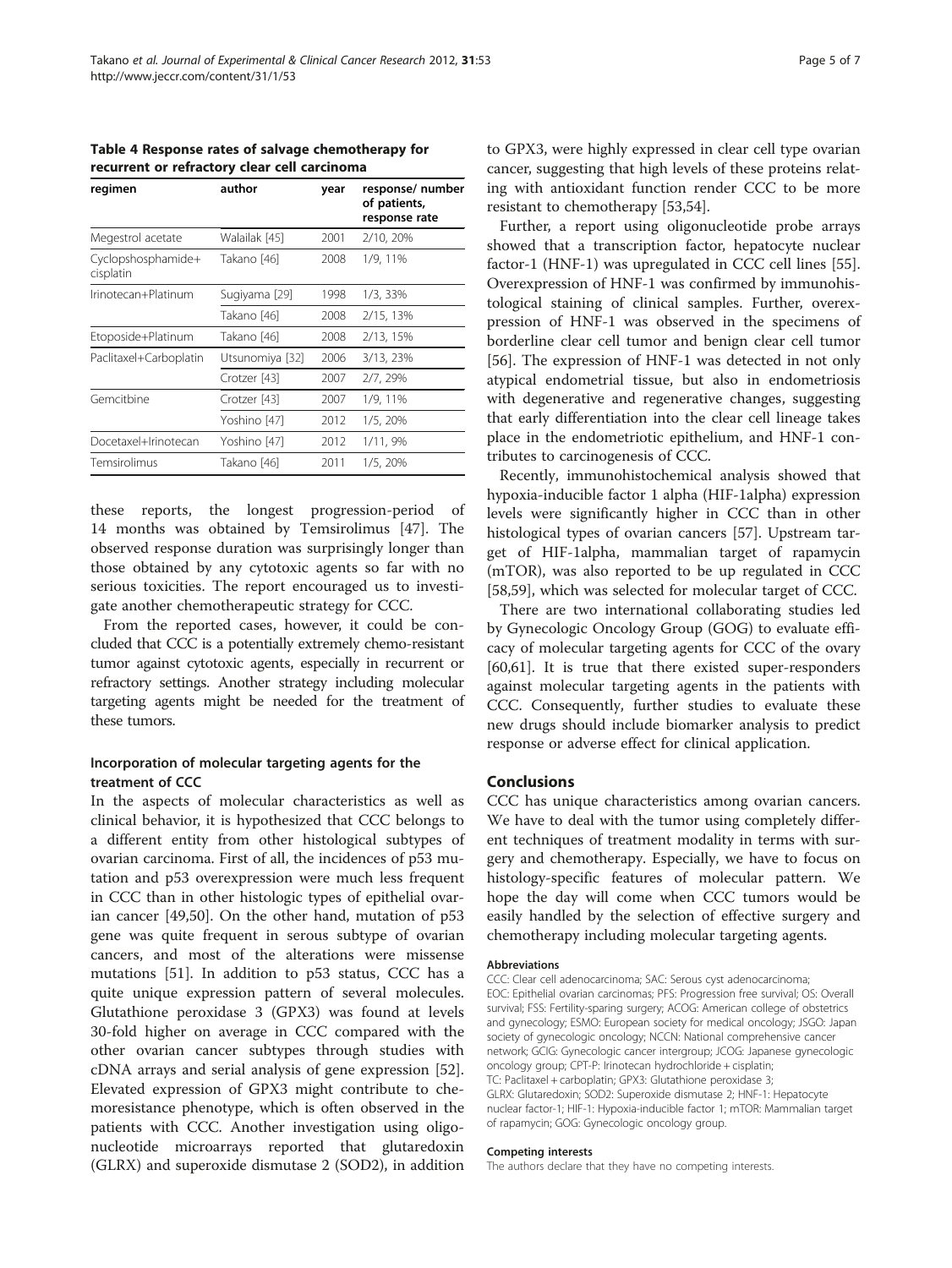#### <span id="page-5-0"></span>Author details

<sup>1</sup>Department of Obstetrics and Gynecology, National Defense Medical College, Tokorozawa, Saitama 359-8513, Japan. <sup>2</sup>Department of Obstetrics and Gynecology, School of Medicine, Keio University, Shinano-machi 35, Shinjuku-ku, Tokyo 160-8582, Japan. <sup>3</sup>Department of Obstetrics and Gynecology, Iwate Medical University, Morioka, Iwate 020-8505, Japan.

#### Authors' contributions

Dr Takano and Dr Tsuda wrote the manuscript. Dr Takano, Dr Tsuda, and Dr Sugiyama approved it. All authors read and approved the final manuscript.

Received: 17 April 2012 Accepted: 1 June 2012 Published: 1 June 2012

#### References

- 1. Takeshima N, Hirai Y, Umayahara K, et al: Lymph node metastasis in ovarian cancer: difference between serous and non-serous primary tumors. Gynecol Oncol 2005, 99:427–431.
- 2. Di Re F, Fontanelli R, Raspagliesi F, et al: Pelvic and para-aortic lymphadenectomy in cancer of the ovary. Baillieres Clin Obstet Gynaecol 1989, 3:131–142.
- 3. Petru E, Lahousen M, Tamussino K, et al: Lymphadenectomy in stage I ovarian cancer. Am J Obstet Gynecol 1994, 170:656–662.
- 4. Onda T, Yoshikawa H, Yokota H, et al: Assessment of metastases to aortic and pelvic lymph nodes in epithelial ovarian carcinoma, A proposal for essential sites for lymph node biopsy. Cancer 1996, 78:803–808.
- Baiocchi G, Grosso G, di Re E, et al: Systematic pelvic and paraaortic lymphadenectomy at second-look laparotomy for ovarian cancer. Gynecol Oncol 1998, 69:151–156.
- Suzuki M, Ohwada M, Yamada T, et al: Lymph node metastasis in stage I epithelial ovarian cancer. Gynecol Oncol 2000, 79:305–308.
- 7. Sakuragi N, Yamada H, Oikawa M, et al: Prognostic significance of lymph node metastasis and clear cell histology in ovarian carcinoma limited to the pelvis (pT1M0 and pT2M0). Gynecol Oncol 2000, 79:251–255.
- Negishi H, Takeda M, Fujimoto T, et al: Lymphatic mapping and sentinel node identification as related to the primary sites of lymph node metastasis in early stage ovarian cancer. Gynecol Oncol 2004, 94:161–166.
- Takano M, Kikuchi Y, Yaegashi N, et al: Clear cell carcinoma of the ovary: a retrospective multicentre experience of 254 patients with complete surgical staging. Br J Cancer 2006, 94:1369-1374.
- 10. Harter P, Gnauert K, Hils R, et al: Pattern and clinical predictors of lymph node metastases in epithelial ovarian cancer. Int J Gynecol Cancer 2007, 17:1238–1244.
- 11. Desteli GA, Gultekin M, Usubutun A, et al: Lymph node metastasis in grossly apparent clinical stage Ia epithelial ovarian cancer: Hacettepe experience and review of literature. World J Surg Oncol 2010, 8:106.
- 12. Nomura H, Tsuda H, Susumu N, et al: Lymph node metastasis in grossly apparent stages I and II epithelial ovarian cancer. Int J Gynecol Cancer 2010, 20:341–345.
- 13. Morice P, Joulie F, Camatte S, et al: Lymph node involvement in epithelial ovarian cancer: analysis of 276 pelvic and paraaortic lymphadenectomies and surgical implications. J Am Coll Surg 2003, 197:198–205.
- 14. Kanazawa K, Suzuki T, Tokashiki M: The validity and significance of substage IIIC by node involvement in epithelial ovarian cancer: impact of nodal metastasis on patient survival. Gynecol Oncol 1998, 73:237–241.
- 15. Magazzino F, Katsaros D, Ottaiano A, et al: Surgical and medical treatment of clear cell ovarian cancer: results from the multicenter Italian Trials in Ovarian Cancer (MITO) 9 retrospective study. Int J Gynecol Cancer 2011, 21:1063–1070.
- 16. Takano M, Sugiyama T, Yaegashi N, et al: Less impact of adjuvant chemotherapy for stage I clear cell carcinoma of the ovary: a retrospective Japan Clear Cell Carcinoma Study. Int J Gynecol Cancer 2010, 20:1506–1510.
- 17. Chan JK, Munro EG, Cheung MK, et al: Association of lymphadenectomy and survival in stage I ovarian cancer patients. Obstet Gynecol 2007, 109:12–19.
- 18. Suzuki S, Kajiyama H, Shibata K, et al: Is there any association between retroperitoneal lymphadenectomy and survival benefit in ovarian clear cell carcinoma patients?. Ann Oncol 2008, 19:1284–1287.
- 19. Higashi M, Kajiyama H, Shibata K, et al: Survival impact of capsule rupture in stage I clear cell carcinoma of the ovary in comparison with other histological types. Gynecol Oncol 2011, 123:474–478.
- 20. Timmers PJ, Zwinderman AH, Teodorovic I, et al: Clear cell carcinoma compared to serous carcinoma in early ovarian cancer: same prognosis in a large randomized trial. Int J Gynecol Cancer 2009, 19:88-93.
- 21. Hoskins WJ, Bundy BN, Thigpen JT, et al: The influence of cytoreductive surgery on recurrence-free interval and survival in small-volume stage III epithelial ovarian cancer: a Gynecologic Oncology Group study. Gynecol Oncol 1992, 47:159–166.
- 22. Kennedy AW, Markman M, Biscotti CV, et al: Survival probability in ovarian clear cell adenocarcinoma. Gynecol Oncol 1999, 74:108–114.
- 23. Schilder JM, Thompson AM, DePriest PD, et al: Outcome of reproductive age women with stage IA or IC invasive epithelial ovarian cancer treated with fertility-sparing therapy. Gynecol Oncol 2002, 87:1-7.
- 24. Kajiyama H, Shibata K, Suzuki S, et al: Is there any possibility of fertilitysparing surgery in patients with clear-cell carcinoma of the ovary?. Gynecol Oncol 2008, 111:523–526.
- 25. Satoh T, Hatae M, Watanabe Y, et al: Outcomes of fertility-sparing surgery for stage I epithelial ovarian cancer: a proposal for patient selection. J Clin Oncol 2010, 28:1727–1732.
- 26. Kajiyama H, Shibata K, Mizuno M, et al: Fertility-sparing surgery in patients with clear-cell carcinoma of the ovary: Is it possible?. Hum Reprod 2011, 26:3297–3302.
- 27. O'Brien ME, Schofield JB, Tan S, et al: Clear cell epithelial ovarian cancer (mesonephroid): bad prognosis only in early stages. Gynecol Oncol 1993, 49:250–254.
- 28. Omura GA, Brady MF, Homesley HD, et al: Long-term follow-up and prognostic factor analysis in advanced ovarian carcinoma: the Gynecologic Oncology Group experience. J Clin Oncol 1991, 9:1138–1150.
- 29. Goff BA, Sainz De La Cuesta R, Muntz HG, et al: Clear cell carcinoma of the ovary: a distinct histologic type with poor prognosis and resistance to platinum-based chemotherapy in stage III disease. Gynecol Oncol 1996, 60:412–417.
- 30. Sugiyama T, Yakushiji M, Nishida T, et al: Irinotecan (CPT-11) combined with cisplatin in patients with refractory or recurrent ovarian cancer. Cancer Lett 1998, 128:211–218.
- 31. Ho CM, Huang YJ, Chen TC, et al: Pure-type clear cell carcinoma of the ovary as a distinct histological type and improved survival in patients treated with paclitaxel-platinum-based chemotherapy in pure-type advanced disease. Gynecol Oncol 2004, 94:197–203.
- 32. Enomoto T, Kuragaki C, Yamasaki M: Is clear cell carcinoma and mucinous carcinoma of the ovary sensitive to combination chemotherapy with paclitaxel and carboplatin?. Proc Am Soc Clin Oncol 2003, 22(#1797):447.
- 33. Utsunomiya H, Akahira J, Tanno S, et al: Paclitaxel-platinum combination chemotherapy for advanced or recurrent ovarian clear cell adenocarcinoma: a multicenter trial. Int J Gynecol Cancer 2006, 16:52-56.
- 34. Minagawa Y, Kigawa J, Ishihara H, et al: Synergistic enhancement of cisplatin cytotoxicity by SN-38, an active metabolite of CPT-11, for cisplatin-resistant HeLa cells. Jpn J Cancer Res 1994, 85:966-971.
- 35. Fukuda M, Nishio K, Kanzawa F, et al: Synergism between cisplatin and topoisomerase I inhibitors, NB-506 and SN-38, in human small cell lung cancer cells. Cancer Res 1996, 56:789–793.
- 36. Noda K, Nishiwaki Y, Kawahara M, et al: Irinotecan plus cisplatin compared with etoposide plus cisplatin for extensive small-cell lung cancer. N Engl J Med 2002, 346:85–91.
- 37. Adachi S, Ogasawara T, Yamasaki N, et al: A pilot study of CPT-11 and cisplatin for ovarian clear cell adenocarcinoma. Jpn J Clin Oncol 1999, 29:434–437.
- 38. Kita T, Kikuchi Y, Kudoh K, et al: Exploratory study of effective chemotherapy to clear cell carcinoma of the ovary. Oncol Rep 2000, 7:327–331.
- 39. Takano M, Sugiyama T, Yaegashi N, et al: Progression-free survival and overall survival of patients with clear cell carcinoma of the ovary treated with paclitaxel-carboplatin or irinotecan-cisplatin: retrospective analysis. Int J Clin Oncol 2007, 12:256–260.
- 40. Takakura S, Takano M, Takahashi F, et al: Randomized phase II trial of paclitaxel plus carboplatin therapy versus irinotecan plus cisplatin therapy as first-line chemotherapy for clear cell adenocarcinoma of the ovary: a JGOG study. Int J Gynecol Cancer 2010, 20:240–247.